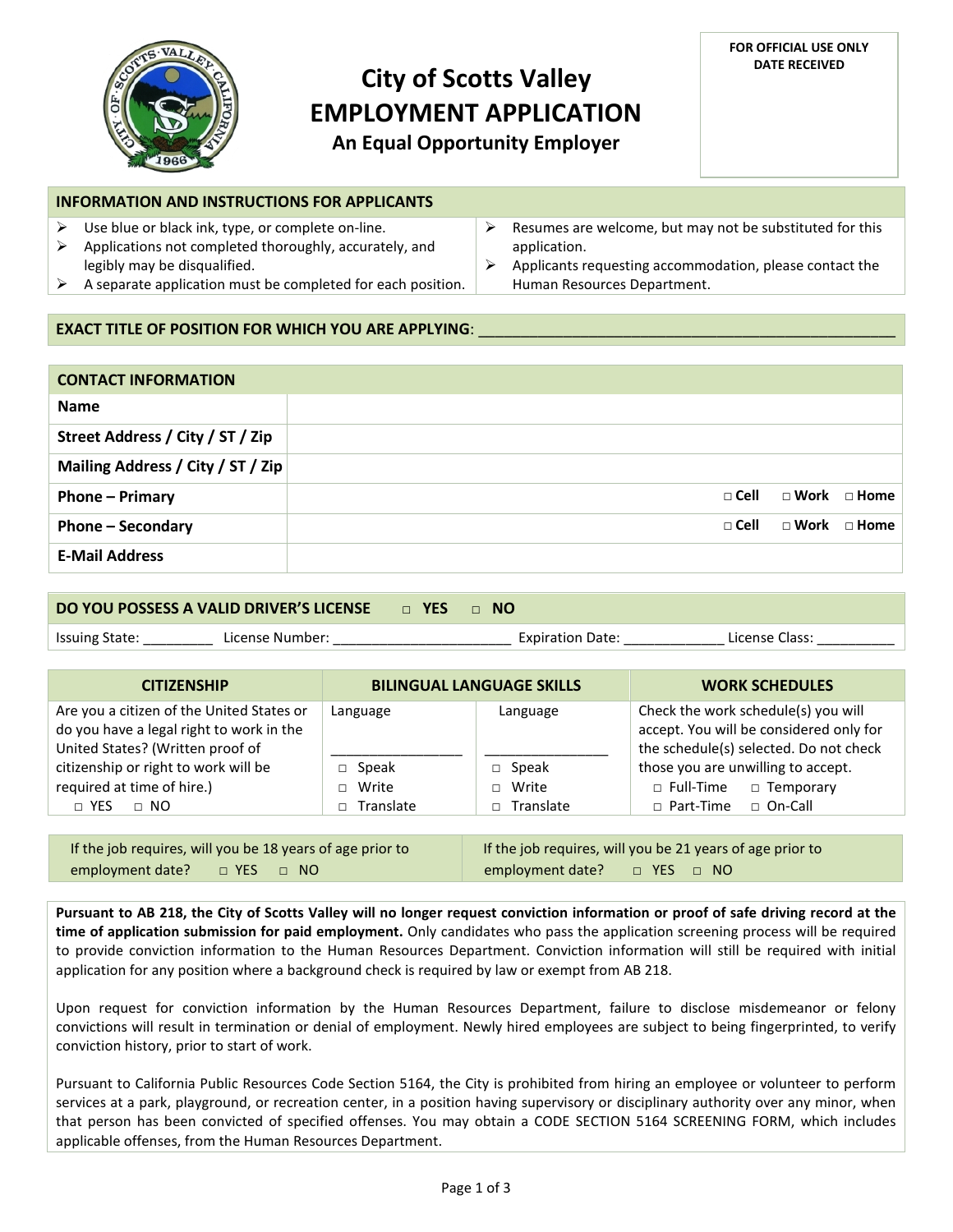## **ARE YOU RELATED TO ANYONE WORKING FOR THE CITY OF SCOTTS VALLEY OR SERVING ON THE CITY COUNCIL?**

□ YES If yes, provide name/s and department/s:

□ NO Name/Department \_\_\_\_\_\_\_\_\_\_\_\_\_\_\_\_\_\_\_\_\_\_\_\_\_\_\_\_\_\_\_\_\_\_\_\_\_\_\_\_\_\_\_\_\_\_\_\_\_\_\_\_\_\_\_\_\_\_\_\_\_\_\_\_\_\_\_\_\_\_\_\_\_\_\_\_\_\_\_\_\_ How related \_

|                                                                                                                                                                                                                                                                                                                                                                                            |                                                                                                                                                                                                                                                                                                                                                                                                                   | <b>EMPLOYMENT HISTORY: Resumes will not be accepted in place of a completed application form.</b> Please list your most<br>recent employment first. List all experience, including volunteer and military. Additional information may be attached to |
|--------------------------------------------------------------------------------------------------------------------------------------------------------------------------------------------------------------------------------------------------------------------------------------------------------------------------------------------------------------------------------------------|-------------------------------------------------------------------------------------------------------------------------------------------------------------------------------------------------------------------------------------------------------------------------------------------------------------------------------------------------------------------------------------------------------------------|------------------------------------------------------------------------------------------------------------------------------------------------------------------------------------------------------------------------------------------------------|
| this application to fully describe related work experience. List as many actual job duties as possible.<br>BUSINESS OR AGENCY NAME AND ADDRESS:<br>SUPERVISOR'S NAME/TITLE:<br>MAY WE CONTACT THIS EMPLOYER:<br>$\Box$ YES<br>$\Box$ NO<br><b>REASON FOR LEAVING:</b>                                                                                                                      | DATES EMPLOYED:<br>TO:<br>$\begin{picture}(20,10) \put(0,0){\line(1,0){10}} \put(15,0){\line(1,0){10}} \put(15,0){\line(1,0){10}} \put(15,0){\line(1,0){10}} \put(15,0){\line(1,0){10}} \put(15,0){\line(1,0){10}} \put(15,0){\line(1,0){10}} \put(15,0){\line(1,0){10}} \put(15,0){\line(1,0){10}} \put(15,0){\line(1,0){10}} \put(15,0){\line(1,0){10}} \put(15,0){\line(1$<br>YRS / MOS<br>HOURS PER WEEK: ___ | JOB TITLE: ______________________<br>NUMBER OF PERSONS SUPERVISED: __________<br>DUTIES: (Limit of 600 characters)                                                                                                                                   |
| <b>BUSINESS OR AGENCY NAME AND ADDRESS:</b><br>SUPERVISOR'S NAME/TITLE:<br>MAY WE CONTACT THIS EMPLOYER:<br>□ YES<br>$\Box$ NO<br><b>REASON FOR LEAVING:</b>                                                                                                                                                                                                                               | DATES EMPLOYED:<br>TO:<br>TOTAL:<br>$\frac{1}{YRS}$ / $MOS$<br>HOURS PER WEEK:                                                                                                                                                                                                                                                                                                                                    | NUMBER OF PERSONS SUPERVISED: __________<br>DUTIES: (Limit of 600 characters)                                                                                                                                                                        |
| <b>BUSINESS OR AGENCY NAME AND ADDRESS:</b><br>SUPERVISOR'S NAME/TITLE:<br>MAY WE CONTACT THIS EMPLOYER:<br>$\Box$ YES $\Box$ NO<br>REASON FOR LEAVING :                                                                                                                                                                                                                                   | DATES EMPLOYED:<br>FROM:<br>TO:<br>TOTAL:<br>YRS<br>$/$ MOS<br>HOURS PER WEEK: ___                                                                                                                                                                                                                                                                                                                                | <b>JOB TITLE:</b><br>NUMBER OF PERSONS SUPERVISED: __________<br>DUTIES: (Limit of 600 characters)                                                                                                                                                   |
| <b>BUSINESS OR AGENCY NAME AND ADDRESS:</b><br>PHONE: The contract of the contract of the contract of the contract of the contract of the contract of the contract of the contract of the contract of the contract of the contract of the contract of the contract of the con<br>SUPERVISOR'S NAME/TITLE:<br>MAY WE CONTACT THIS EMPLOYER:<br>$\Box$ YES $\Box$ NO<br>REASON FOR LEAVING : | DATES EMPLOYED:<br>$FROM:$ _________<br>TO:<br>YRS<br><b>MOS</b><br>HOURS PER WEEK:                                                                                                                                                                                                                                                                                                                               | <b>JOB TITLE:</b><br>NUMBER OF PERSONS SUPERVISED:<br>DUTIES: (Limit of 600 characters)                                                                                                                                                              |